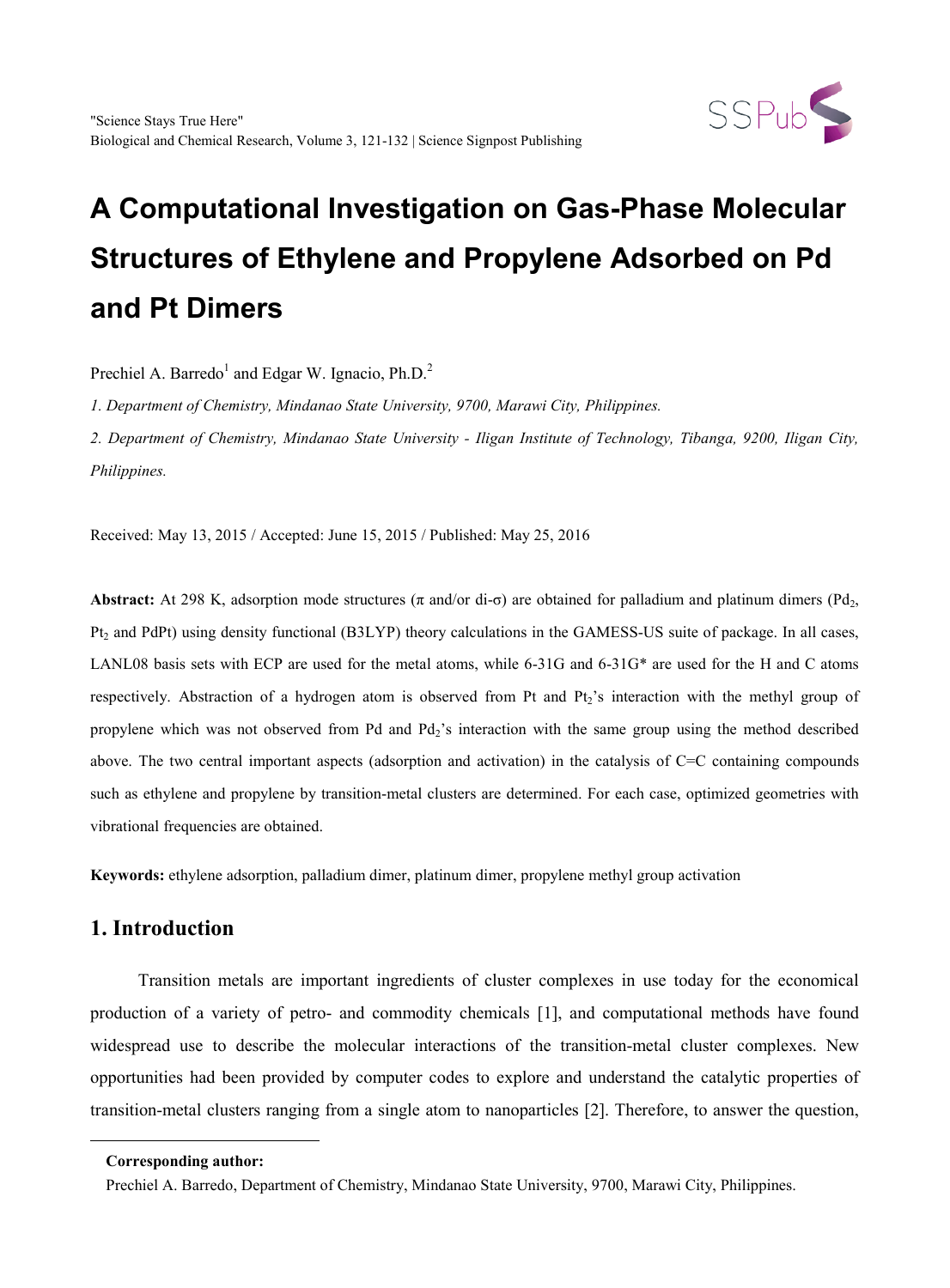#### **A Computational Investigation on Gas-Phase Molecular Structures of Ethylene and Propylene Adsorbed**  122 **on Pd and Pt Dimers**

"How do palladium and platinum metal clusters catalyze alkene reactions (such as hydrogenation)?", practical quantum chemical calculations of the structures and properties of palladium and platinum dimers and their interactions with ethylene and propylene are done.

This study serves to qualitatively describe the system above using density functional theory (DFT) calculations. DFT is found to provide accurate results at reasonable computational costs but, because of the approximations introduced in many exchange-correlation functional, verification of the results of DFT calculations against experiments has been found to be necessary.

In the last two decades, density functional theory (DFT) has been applied to small clusters of group 10 metals such as palladium (Pd) and platinum (Pt). The common objective is to determine how large a cluster is needed to realistically simulate a metal surface, in order to permit investigation of chemisorption and catalytic processes [3]. Transition metals are important ingredients of heterogeneous catalysis [1]. The study of their reactivity at the molecular level not only had been useful to relate or explain their macroscopic properties but also had allowed the investigation of the reactivity [4] and use as catalyst of small transition metal clusters. The unique geometric and electronic characteristics of the clusters, such as the presence of high density under-coordinated surface atoms are often pointed out as the reason for their distinct catalytic properties. Due to the synergistic way that theory  $[2, 3, 5]$  and experiment  $[4, 7, 8, 9]$  had interacted in this particular field in the last few decades, clusters of variable sizes had been synthesized and several of their properties had been probed.

This study aims to: (a) show the two adsorption modes ( $\pi$  and di- $\sigma$  adsorption mode) of ethylene on Pd<sub>n</sub> and Pt<sub>n</sub> (n=2), as well as Pd<sub>n</sub>Pt<sub>m</sub> (n+m=2) clusters; (b) see the activation of the methyl group in propylene by the metal atoms and dimers and (c)use LANL08 basis sets from a basis set database with effective core potentials (ECP) from a software package for the metal atoms and dimers.

The ethylene and propylene adsorption on  $Pd_n$ ,  $Pt_n$  (n=2) and  $Pd_nPt_m$  (n+m=2) clusters are discussed, followed by the activation of propylene methyl group using hybrid density functional B3LYP method. The B3LYP functional has been found to closely mimic these types of systems [10] although the use of new functionals had appeared in literature [8]. Relativistic effective core potentials (ECP) without the inclusion of spin-orbit coupling (SOC) are used for the metal atoms and dimers.

Transition-metal clusters of Pd and Pt, and cluster complexes with Pd and/or Pt are important catalysts in a variety of chemical reactions. This study serves to obtain a description of how these transition metals catalyze alkene reactions computationally with the least computational cost. Understanding of the interaction of palladium and platinum with double bond containing compounds is done which in the future can aid in molecular investigation and preparation of variety of catalysts from these transition metals and other alkenes.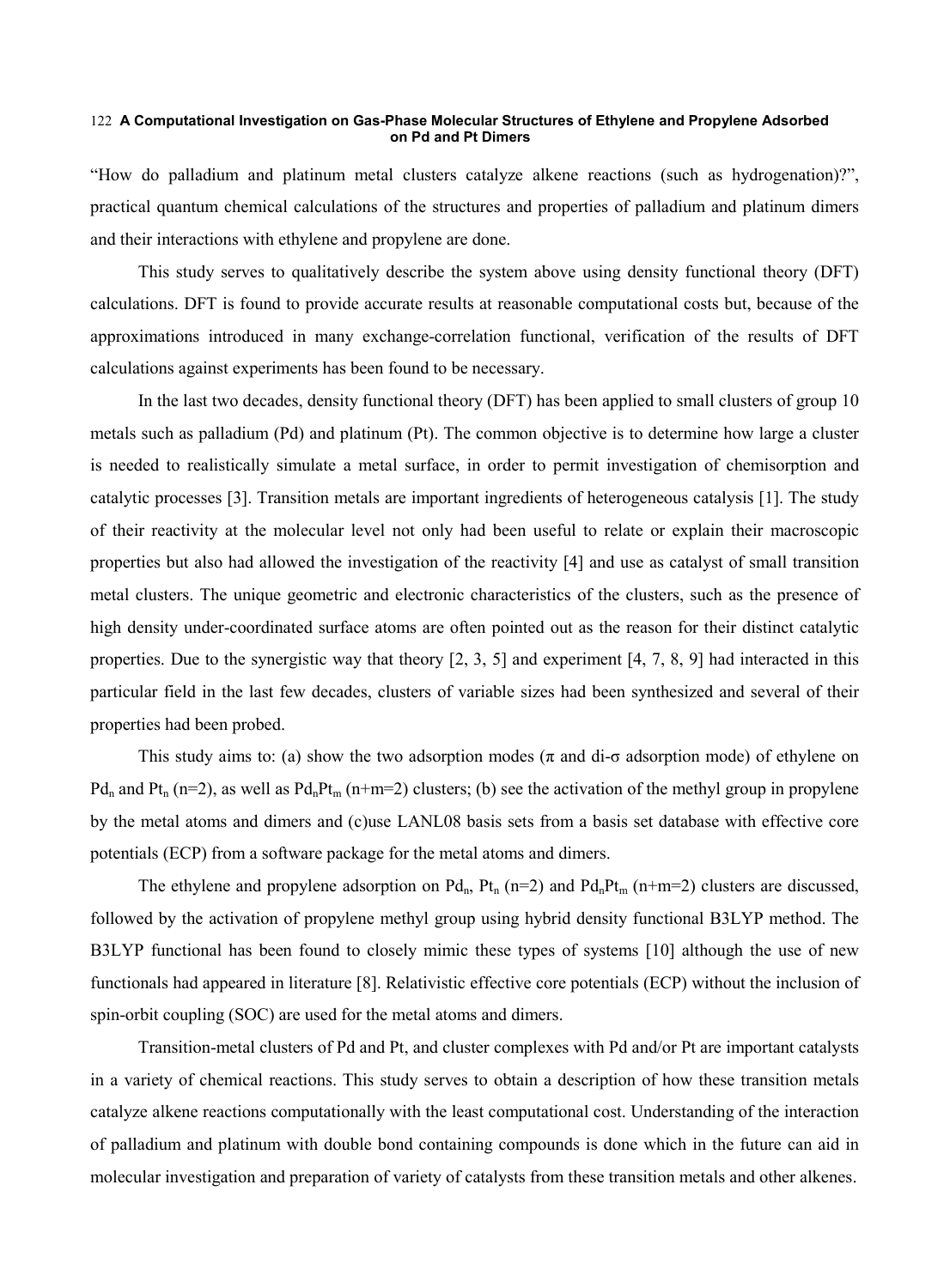### **A Computational Investigation on Gas-Phase Molecular Structures of Ethylene and Propylene Adsorbed**  123 **on Pd and Pt Dimers**

## **2. Methods**

The hybrid method (B3LYP) combining five functionals: Becke  $+$  Slater  $+$  HF exchange (B3), with LYP + VWN5 correlation functionals (LYP) was used in the DFT calculations for obtaining the optimized structures of the molecules under study. This method is implemented in the General Atomic and Molecular Structure System (GAMESS-US) package GAMESS, 2012 and 2013 versions.

For the optimization of the metal atoms and dimers, the associated non-contracted basis set LANL08 was used for the 18 valence electrons of Pt and Pd [17]. The basis sets were taken from the Basis Set Exchange Library. The relativistic effective core potential (ECP) was utilized to describe the core electrons. This accounts for the relativistic effects important for Pd and Pt atoms. The Hay and Wadt ECP for palladium and Stevens/Basch/Krauss/Jasien/Cundari (SBKJC) ECP for platinum were used. The ECPs were incorporated in the GAMESS-US package.

For the description of the H atom, the all electron split-valence 6-31G basis set was used, while for the C atom, the 6-31G basis set supplemented with *d*-type functions (6-31G\*) was used and referred to as B3LYP/6-31G\* for the alkenes. The objective of [geometry optimization](http://www.shodor.org/chemviz/glossary.html%23geomopt) was to find an atomic arrangement which makes the molecule most stable.

Frequency calculations during optimization at the same basis sets and level of theory to check the geometry were done. Frequencies of the optimized molecules were obtained.

Input files contained all or more the following:

- Type of calculation
- Level of theory and basis set
- Memory requirement
- Molecule Specification

MacMolPlt [25] molecular viewer was used to visualize the molecules. After successful optimization, the output was saved as a log file and can be observed using the downloadable MacMolPlt.

## **3. Results and Discussion**

Bond lengths (in Angstroms,  $\hat{A}$ ) and bond angles (in degrees) are obtained from the optimized geometries of ethylene and propylene (Figure 3.1) and then compared with experimental values.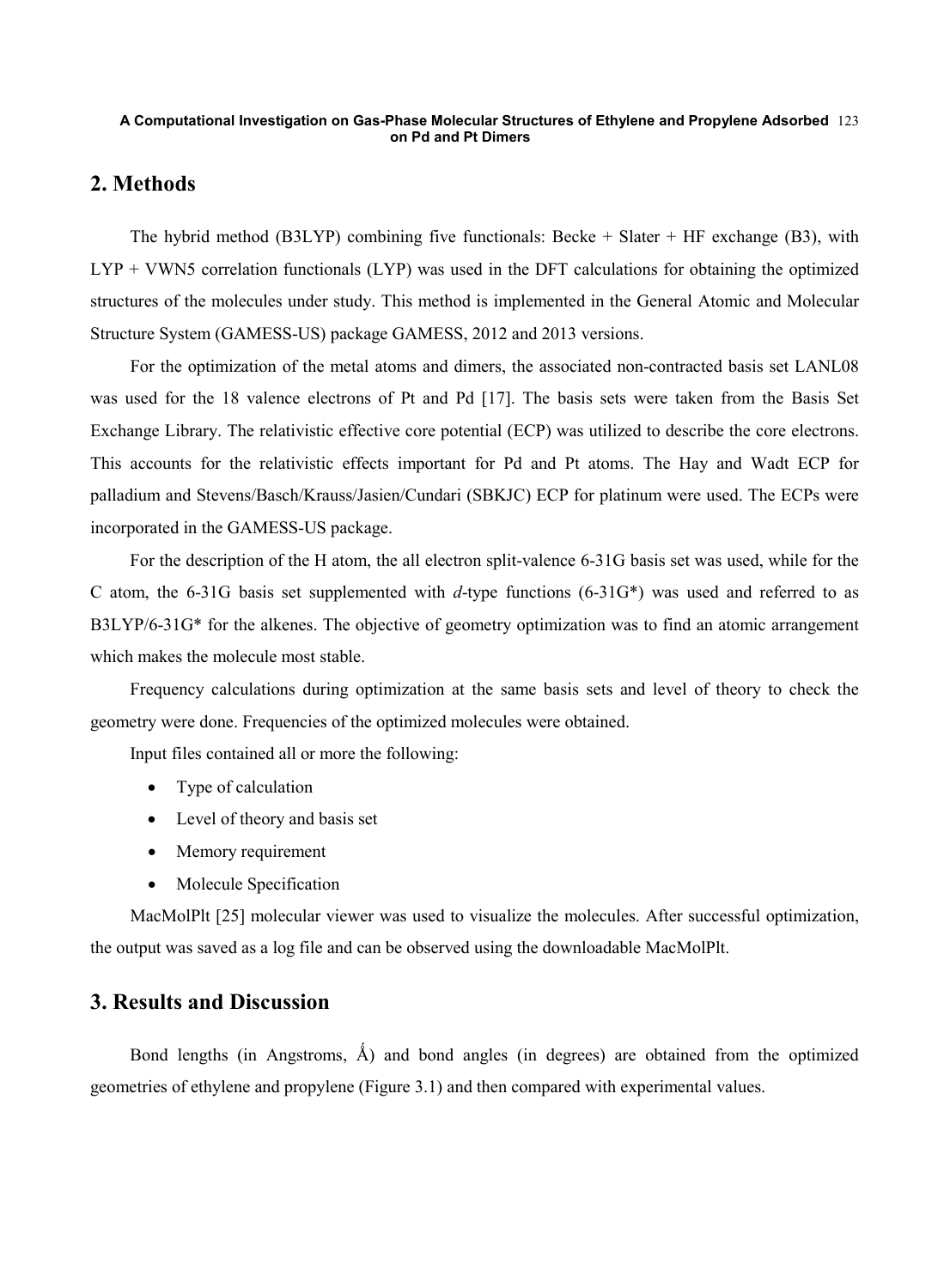#### **A Computational Investigation on Gas-Phase Molecular Structures of Ethylene and Propylene Adsorbed**  124 **on Pd and Pt Dimers**



**Figure 3.1.** Optimized Geometries (Ethylene and Propylene Respectively) Using B3LYP/6-31G\*.

Results in the calculation of ethylene bond distances and angles are near experimental values as shown below (Table 3.1)

| <b>Table 3.1.</b> Some Data from $C_2H_4$ Optimized Geometry as Compared with Experimental Values |  |
|---------------------------------------------------------------------------------------------------|--|
|---------------------------------------------------------------------------------------------------|--|

| <b>Equilibrium Geometry</b> | B3LYP/6-31G* Results | Experimental values <sup>a</sup> |  |
|-----------------------------|----------------------|----------------------------------|--|
| Distance (CC) (Angs.)       | 1 3 3 1 2            | $1.337 \pm 0.003$                |  |
| Angle (HCC) $(°)$           | 121.87               | $12135 \pm 1$                    |  |
| Angle (CH2-C) $(^{0})$      | 180.00               | 180.00                           |  |

a H.C. Allen, E.K. Plyler, J. Am. Chem. Soc. 80 (1958) 2673 [19].

## **3.1. Optimized Adsorption Mode Structures**

The term  $\pi$  adsorption mode is used when ethylene molecule interacts with a single metal atom in a surface and di-σ adsorption mode when ethylene molecule interacts with two metal atoms in a surface [19]. These terms are used when referring to the interaction of ethylene with transition metal clusters of two or more atoms [18].

In Figure 3.2,  $\pi$  adsorption mode structure of Pd<sub>2</sub>-ethylene can be seen. The double bond in ethylene was converted to a single bond during adsorption. There is therefore an elongation of the CC bond of ethylene. There is also a bending away of hydrogen atoms from the metal surface. The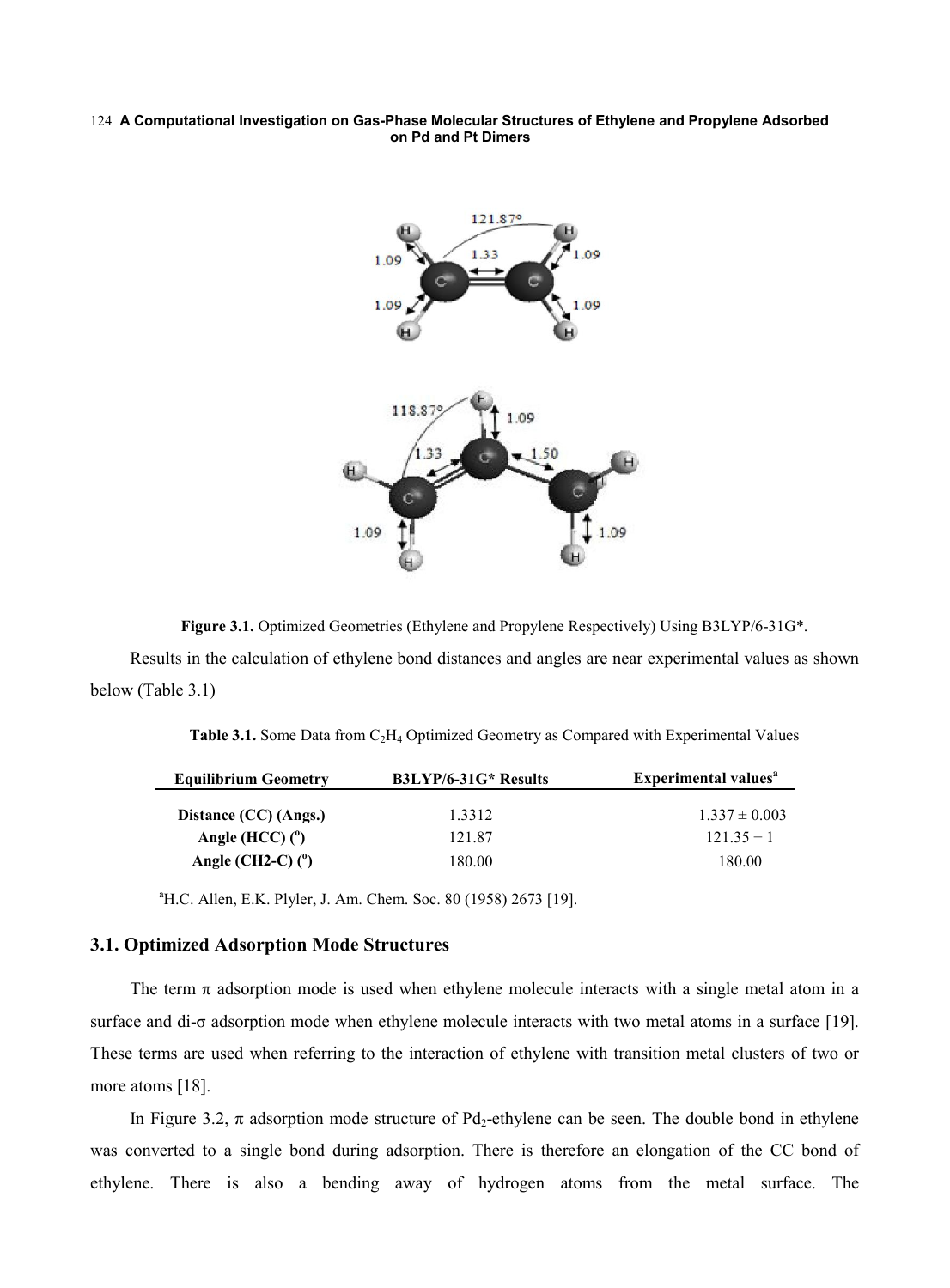### **A Computational Investigation on Gas-Phase Molecular Structures of Ethylene and Propylene Adsorbed**  125 **on Pd and Pt Dimers**

Dewar-Chatt-Duncanson mechanism explains the coordination of ethylene with the transition metal atoms. In all cases, the main interaction is through the electrons in the CC bond. The hybridization of the carbon atoms changed from  $sp^2$  to between  $sp^2$  and  $sp^3$ .



**Figure 3.2.** Pd<sub>2</sub>-Ethylene ( $\pi$  adsorption mode) Optimized Structure.

For Pt<sub>2</sub>-ethylene, difficulty was encountered in obtaining a  $\pi$  adsorption mode optimized structure. This agrees with experiment since there was no reported experimental  $Pt_2$ -ethylene  $\pi$  adsorption mode structure. Only di- $\sigma$  complexes are formed experimentally on Pt(100) at low temperatures ( $T \approx 100 \text{ K}$ ) [19].

In Figure 3.3, the structure has lesser energy than the  $\pi$  adsorption mode structure in Figure 3.2.



Figure 3.3. Pd<sub>2</sub>-Ethylene (di-σ adsorption mode) Optimized Structure.

As can be seen in figures 3.2 and 3.3, the complexes have longer CC bond lengths (1.40 Å for di-σ adsorption mode and 1.37 for  $\pi$  adsorption mode) than ethylene alone (see Table 3.2). The order for the CC bond length is ethylene  $\langle \tau \rangle$  adsorption mode)  $\langle Pd_2$ -ethylene (di- $\sigma$ ). The di- $\sigma$  adsorption mode is said to be more stable than the  $\pi$  adsorption mode.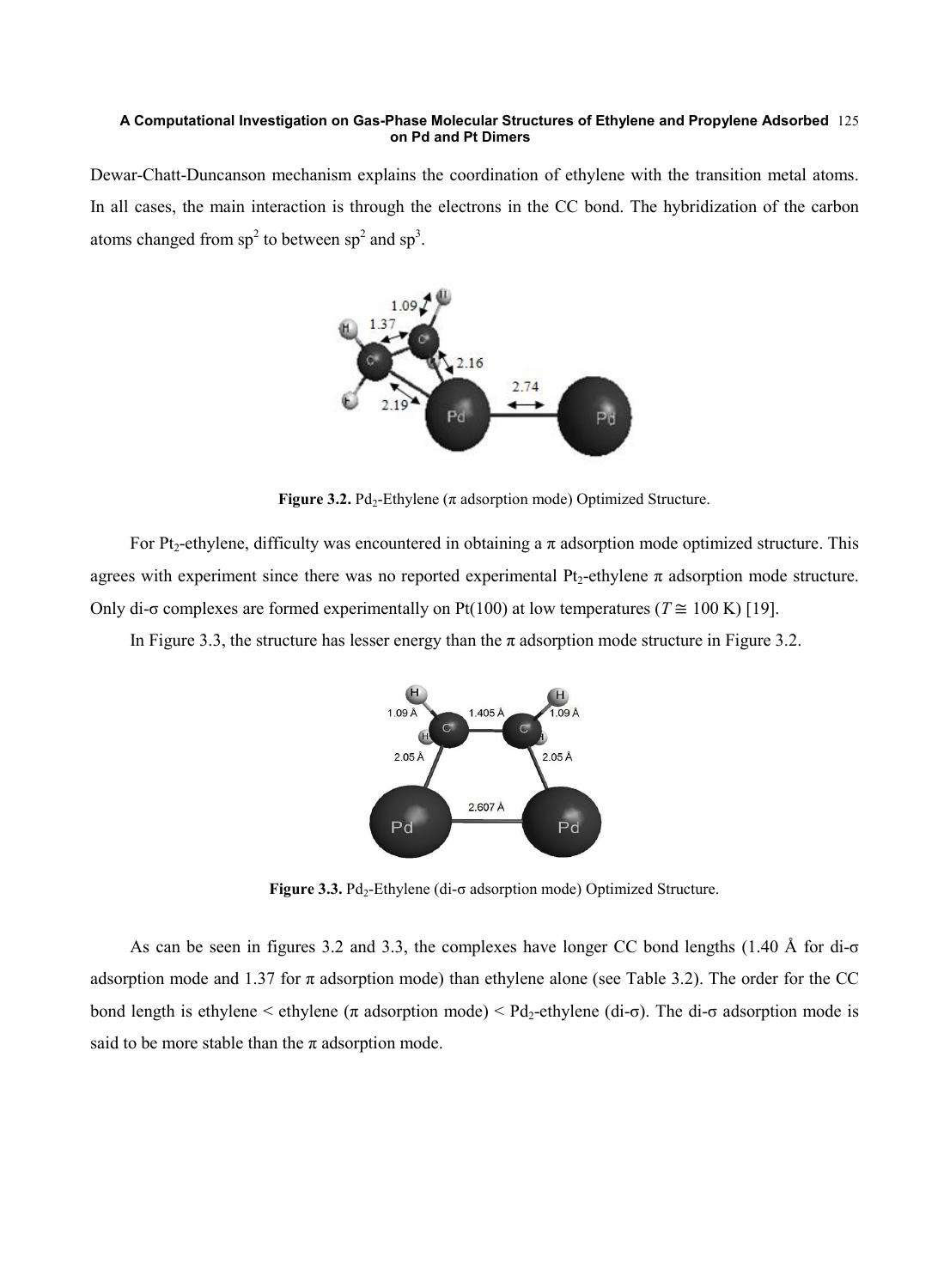#### **A Computational Investigation on Gas-Phase Molecular Structures of Ethylene and Propylene Adsorbed on Pd and Pt Dimers** 126

| <b>MOLECULE</b> | <b>LEVEL OF</b><br><b>THEORY</b> | <b>BASIS SET</b>       | CC bond length, Å |
|-----------------|----------------------------------|------------------------|-------------------|
| $C_2H_4$        | B3LYP                            | $6 - 31G*$             | 1.33              |
| $Pd_2-C_2H_4$   | B3LYP                            | $6 - 31G*$ and         | 1.37              |
|                 |                                  | LANL08 with ECP        |                   |
| $Pd_2-C_2H_4$   | B3LYP                            | $6-31G*$ and<br>1.40   |                   |
|                 |                                  | <b>LANL08</b> with ECP |                   |

Table 3.2. Comparison of CC Bond Lengths,  $\AA$  in Ethylene and Pd<sub>2</sub>-Ethylene Complexes

The Pd-Pd bond length is shorter (1.607 Å in di-σ adsorption mode) compared to the dimer alone and to the  $\pi$  adsorption mode structure. The order is Pd dimer > Pd<sub>2</sub>-ethylene ( $\pi$  adsorption mode) > Pd<sub>2</sub>-ethylene (di-σ).

Table 3.3 shows the CC bond lengths and the dimer bond lengths in the di-σ adsorption modes. The bare dimers have longer bond lengths than in the complexes. The CC bond lengths are greater than in the ethylene molecule. The double bond character of carbon atoms have disappeared during the adsorption.

**Table 3.3.** Optimized di-σ Adsorption Modes and Their Corresponding CC and Dimer Bond Lengths

| <b>MOLECULE</b> | <b>LEVEL OF</b><br><b>THEORY</b> | <b>BASIS SET</b>                      | <b>CC</b> Bond<br>Length, $\AA$ | <b>Dimer</b><br><b>Bond</b><br>Lengths, |
|-----------------|----------------------------------|---------------------------------------|---------------------------------|-----------------------------------------|
| $Pd_2-C_2H_4$   | B3LYP                            | $6-31G*$ and<br>LANL08 with<br>ECP    | 1.40                            | 2.61                                    |
| $Pt_2-C_2H_4$   | B3LYP                            | $6 - 31$ G* and<br>LANL08 with<br>ECP | 1.51                            | 2.54                                    |
| PdPt- $C_2H_4$  | B3LYP                            | $6-31G*$ and<br>LANL08 with<br>ECP    | 1.49                            | 2.58                                    |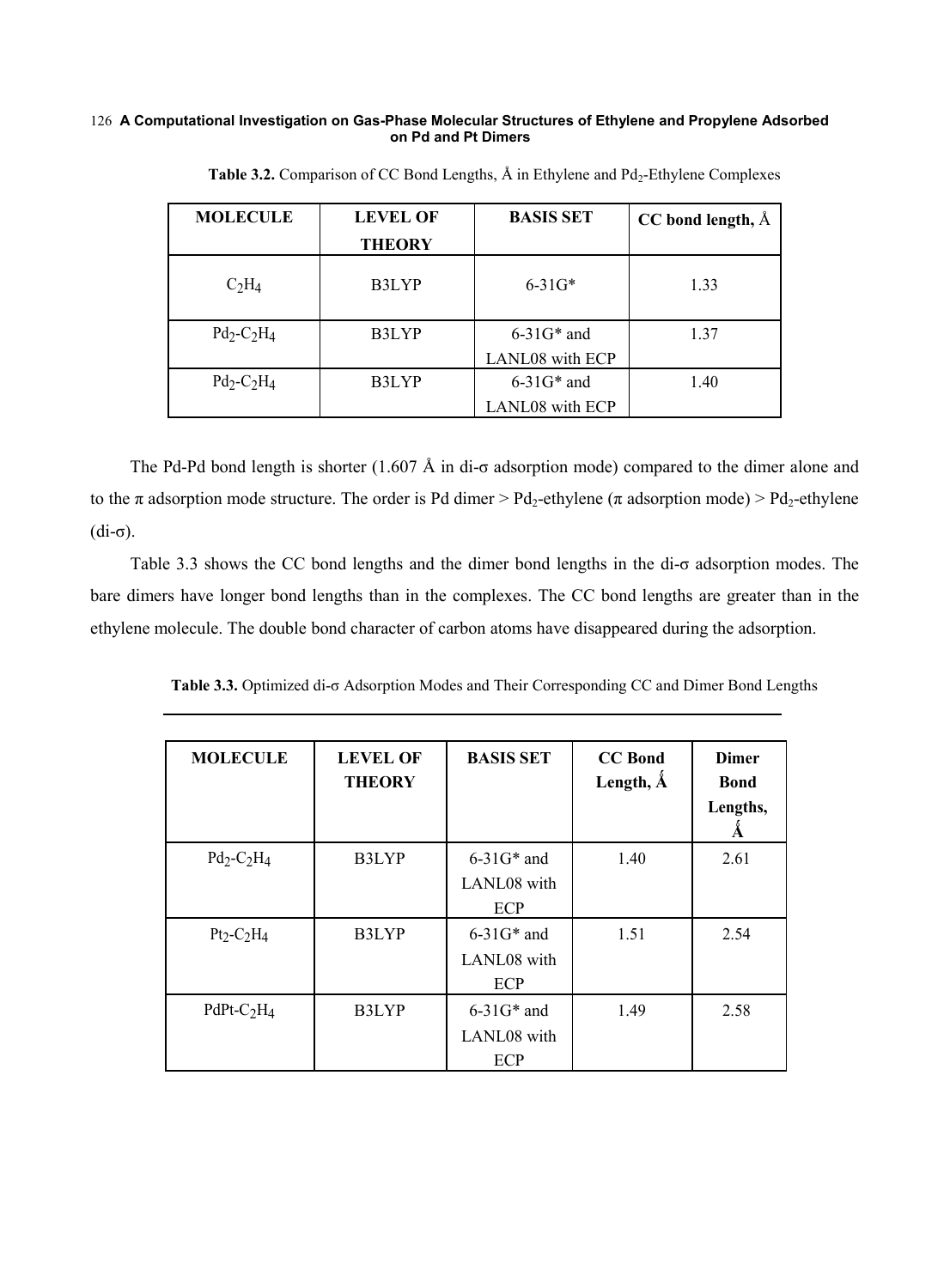### **A Computational Investigation on Gas-Phase Molecular Structures of Ethylene and Propylene Adsorbed**  127 **on Pd and Pt Dimers**

Upon the three complexes, ethylene molecule bonded strongly to the Pt dimer. Also, C-Pt bond lengths are shorter than C-Pd. The geometric and electronic structures of ethylene are found to be highly perturbed by the adsorption process. These results are in agreement with electron energy loss spectroscopy (EELS) results which showed that ethylene is more strongly bound on Pt(111) than on Pd(111) [19].

## **3.2 Activation of Propylene Methyl Group**

Figure 3.4 below shows that Pd atom was not able to activate C-H bond in the methyl group of propylene. This is because the ground state of Pd atom has a closed shell  $d^{10}$  configuration which was easily predicted by the B3LYP method which calculates and predicts ground electronic states. The open shell  $s^1d^9$ ( ${}^{3}D$ ) state is 21.9 kcal/mol above for Pd [5]. In contrast to Pt atom where the s<sup>1</sup>d<sup>9</sup> ( ${}^{3}D$ ) state is the ground electronic state, while the  $d^{10}$  configuration is 11.1 kcal/mol higher in energy, Pd is not able to break C-H bond in the methyl group of propylene as can be seen in the figure. This is also an optimized structure obtained when Pd is oriented near the methyl group. Pd<sub>2</sub> also did not activate the methyl group of propylene as shown in Figure 3.5, although there is an interaction with one Pd and C atom.



**Figure 3.4.** Pd-propylene Optimized Structure. (The axes are shown.)



**Figure 3.5.** Pd<sub>2</sub>-propylene Optimized Structure. (The axes are shown.)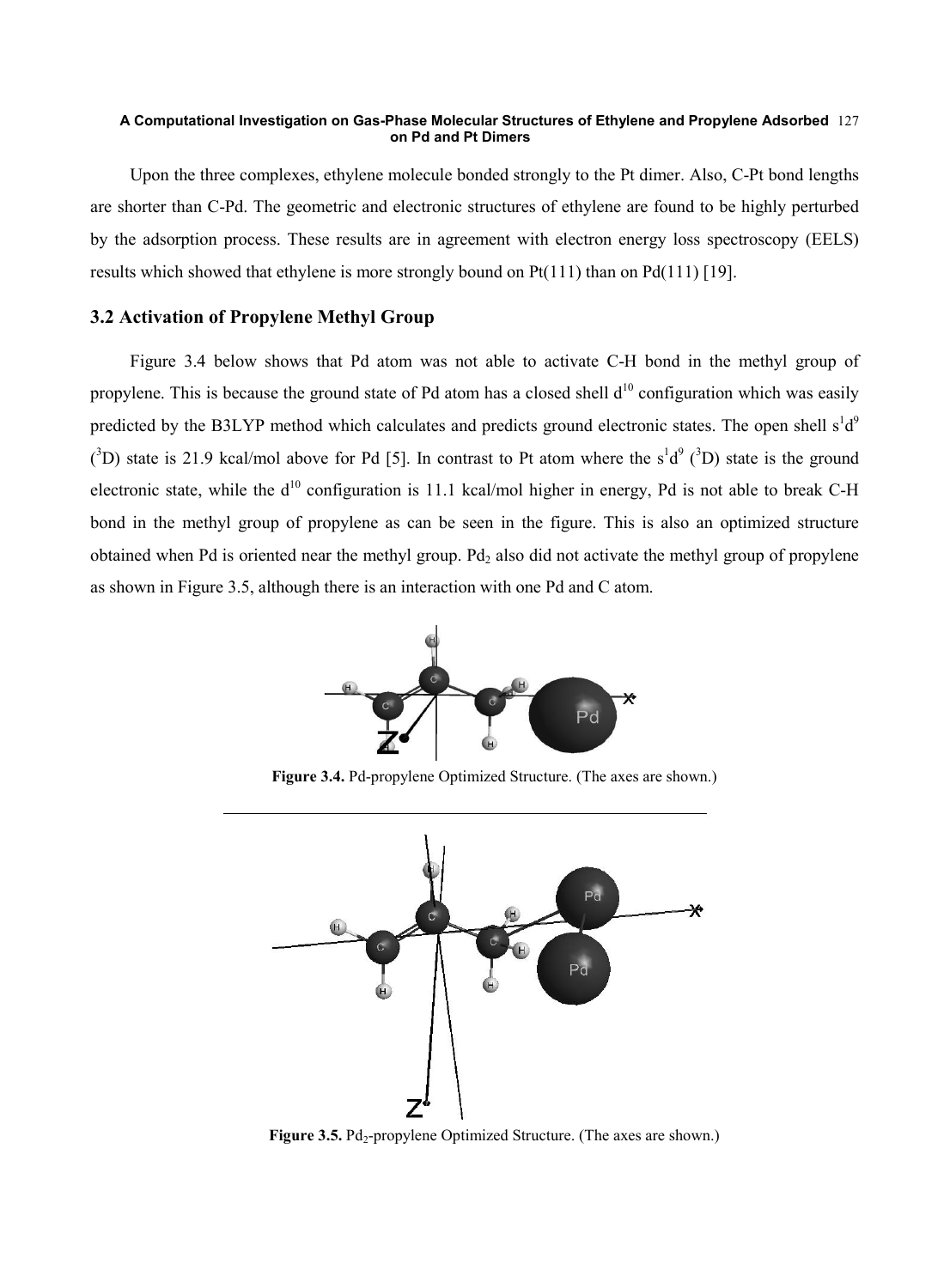#### **A Computational Investigation on Gas-Phase Molecular Structures of Ethylene and Propylene Adsorbed**  128 **on Pd and Pt Dimers**

Calculation of the triplet state open shell  $Pd_2$  with propylene may result to activation because the triplet state has a lower energy than the singlet state used here however for the atom of Pd, no activation can be observed even though the triplet state is used (the singlet state has lower energy).

 $P<sub>1</sub>H<sub>6</sub>$  optimization showed an activation of inert C-H bonds of propylene. In the following figures below (Figure 3.6). Here, (a) as Pt was added near the methyl group of the optimized propylene, (b) a hydrogen from the methyl group becomes attached to Pt, and (d) Pt was found to break a C-H bond wherein the hydrogen (formerly attached to C) has now been attached to the Pt atom. Figure 3.6 shows that Pt is able to activate the propylene methyl group. The optimization shows that the metal atom abstracts a hydrogen molecule. During the process, C=C remains unaffected. The final optimized structure of Pt-propylene is shown in Figure 3.7 below.



**Figure 3.6.** During Optimization of Pt-propylene.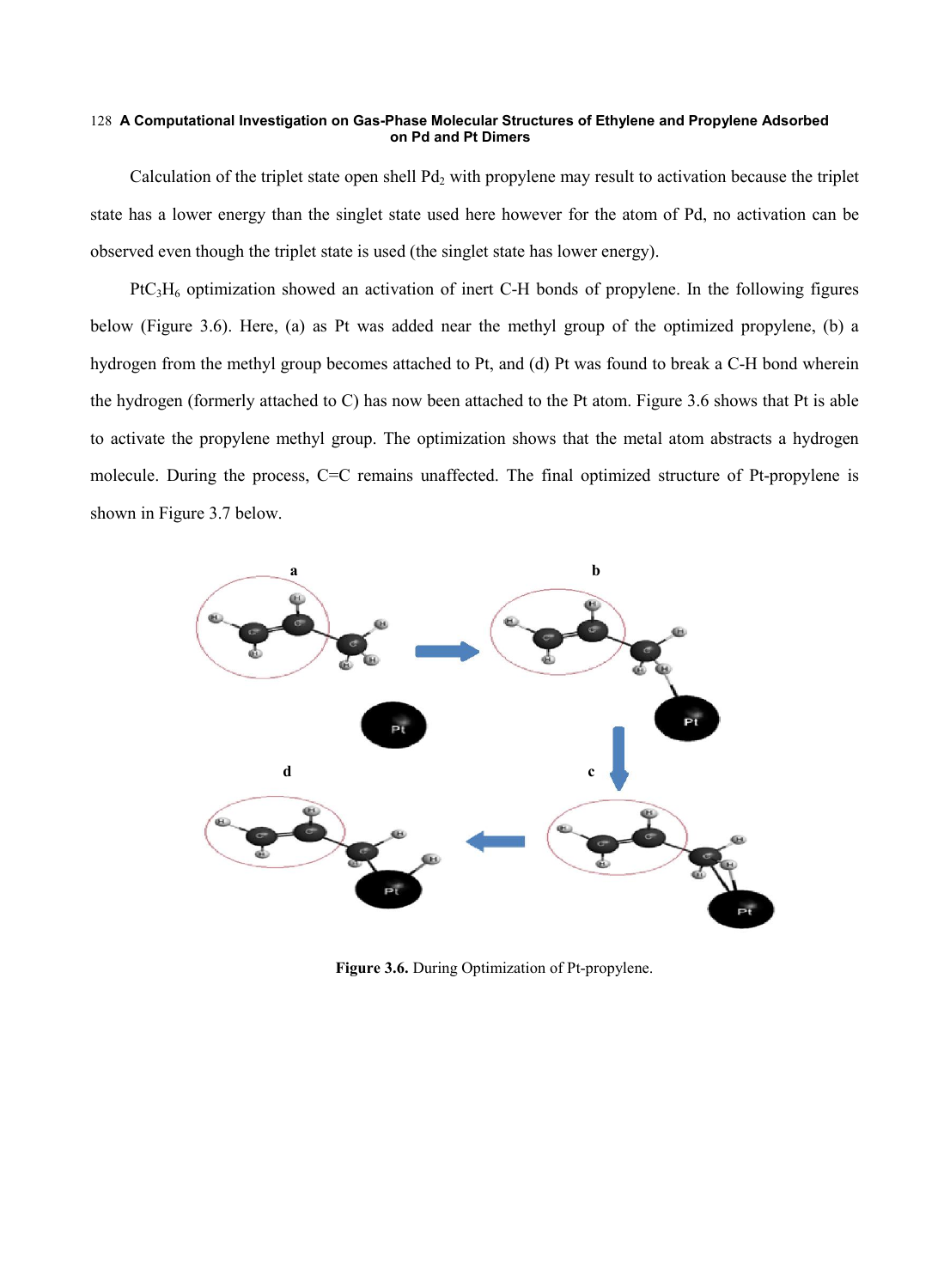#### **A Computational Investigation on Gas-Phase Molecular Structures of Ethylene and Propylene Adsorbed**  129 **on Pd and Pt Dimers**



**Figure 3.7.** Pt-propylene Optimized Structure. (The axes are shown.)

Pt<sub>2</sub> is found to abstract hydrogen from the propylene methyl group in the same way the Pt atom. The optimized structure can be seen in Figure 3.8. Pt and Pt<sub>2</sub> can abstract a hydrogen atom from the methyl group unlike Pd and Pd<sub>2</sub>. The interaction of Pt and Pt<sub>2</sub> with propylene methyl group is different with the interaction of Pd and Pd<sub>2</sub>.



Figure 3.8. Pt<sub>2</sub>-propylene Optimized Structure. (The axes are shown.)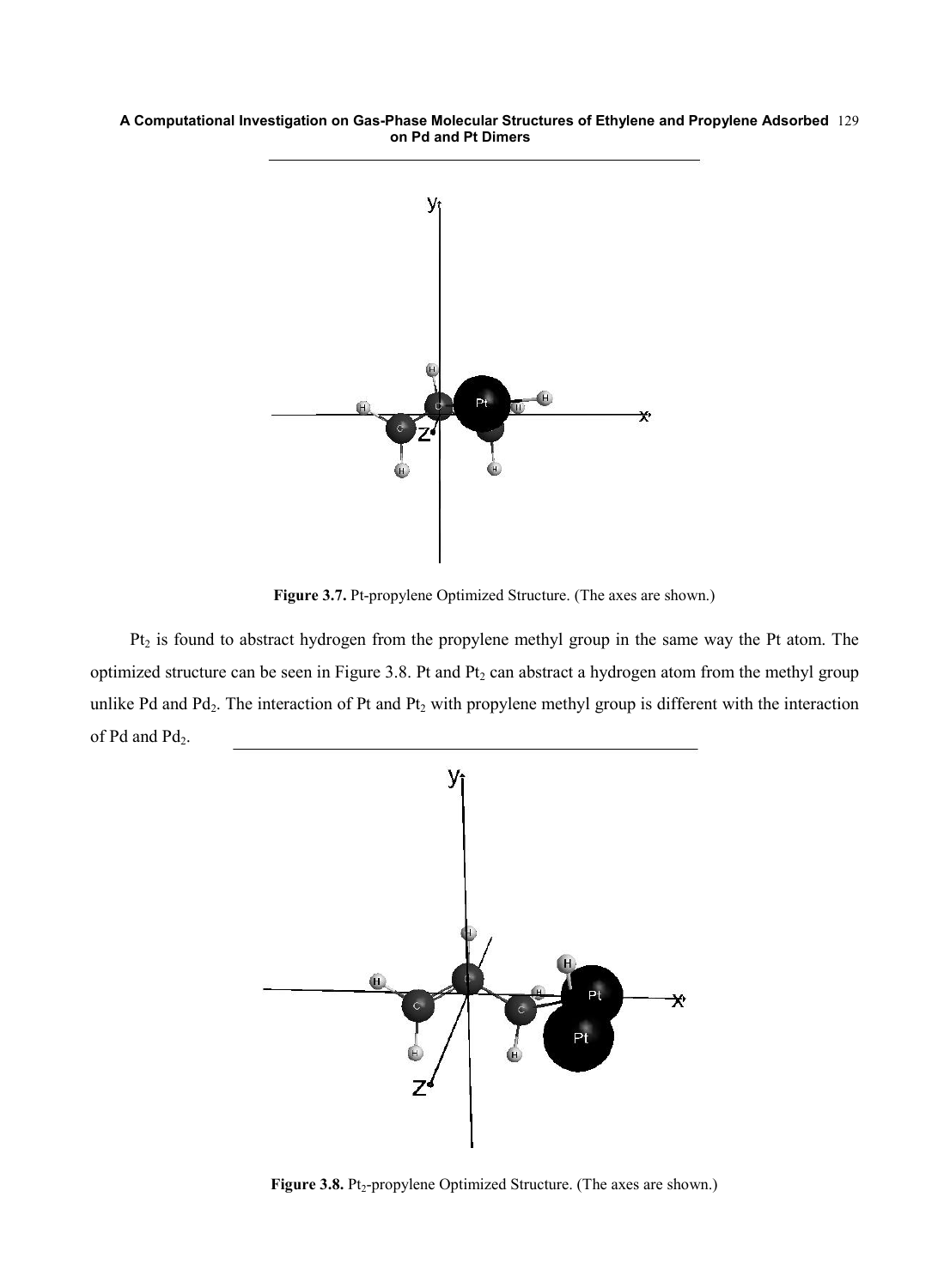#### **A Computational Investigation on Gas-Phase Molecular Structures of Ethylene and Propylene Adsorbed**  130 **on Pd and Pt Dimers**

## **4. Conclusion**

Ethylene and the transition metal atom and dimers of Pd and Pt interactions were shown in this study. The ethylene molecule becomes adsorbed on Pd<sub>2</sub>, Pt<sub>2</sub> and Pd-Pt via the two adsorption modes ( $\pi$  and di- $\sigma$ ). These adsorption modes had been achieved for Pd<sub>2</sub> and the di-σ adsorption mode for Pt<sub>2</sub> and Pd-Pt. The di-σ adsorption mode has lower energy (more stable) as compared to the  $\pi$  adsorption mode structure. Based on experiment, the ethylene molecule readily undergoes  $\pi$  adsorption with the Pd dimer as compared with Pt dimer. Ethylene was also found to be most strongly adsorbed on  $Pt_2$  as compare to  $Pd_2$  [19]. The main interaction of ethylene with transition metals is through the CC double bond.

The activation of C-H methyl group in propylene was also investigated for Pd and Pt. Pt atom and dimer abstracted a hydrogen atom from the methyl group of propylene which implied that platinum is a stronger catalyst than palladium. The Pd atom and dimer was unable to abstract a hydrogen atom from propylene methyl group.

Several studies that involve transition metal clusters and their interactions with different compounds had been done computationally, but the combination of ECP and basis set employed had not been used yet. Experimental data was found to coincide with the results obtained from the optimization procedures. This study had investigated the use of the basis set and ECP mentioned in the B3LYP functional for the transition metal clusters mentioned which is best for qualitative purposes (such as the adsorption modes of ethylene with Pd and Pt dimer and activation of methyl group by Pt atom and Pt dimer). Adsorption of ethylene on other small clusters of Pd and Pt can also be studied. Other higher level basis sets, as well as other methods can be used for comparison.

## **Acknowledgments**

P.A.B would like to acknowledge DOST-ASTHRDP for the research grant.

## **References**

- [1]. Adams, R.D., Trufan, E., Ruthenium-Tin Cluster Complexes and their Applications as Bimetallic Nanoscale Heterogeneous Hydrogenation Catalysts, Phil. Trans Royal. Soc. 368, 1473-1493 (2010).
- [2]. http://www.scidacreview.org/0804/pdf/trends.pdf Recent Trends in Computational Catalysis.
- [3]. Seminario, J. M., Concha, M. C., and Politzer, P., Density-Functional and Ab Initio Computational Studies of Palladium Clusters. Int. J. of Quantum Chem.: Quantum Chemistry Symposium 27, 263-268 (1993).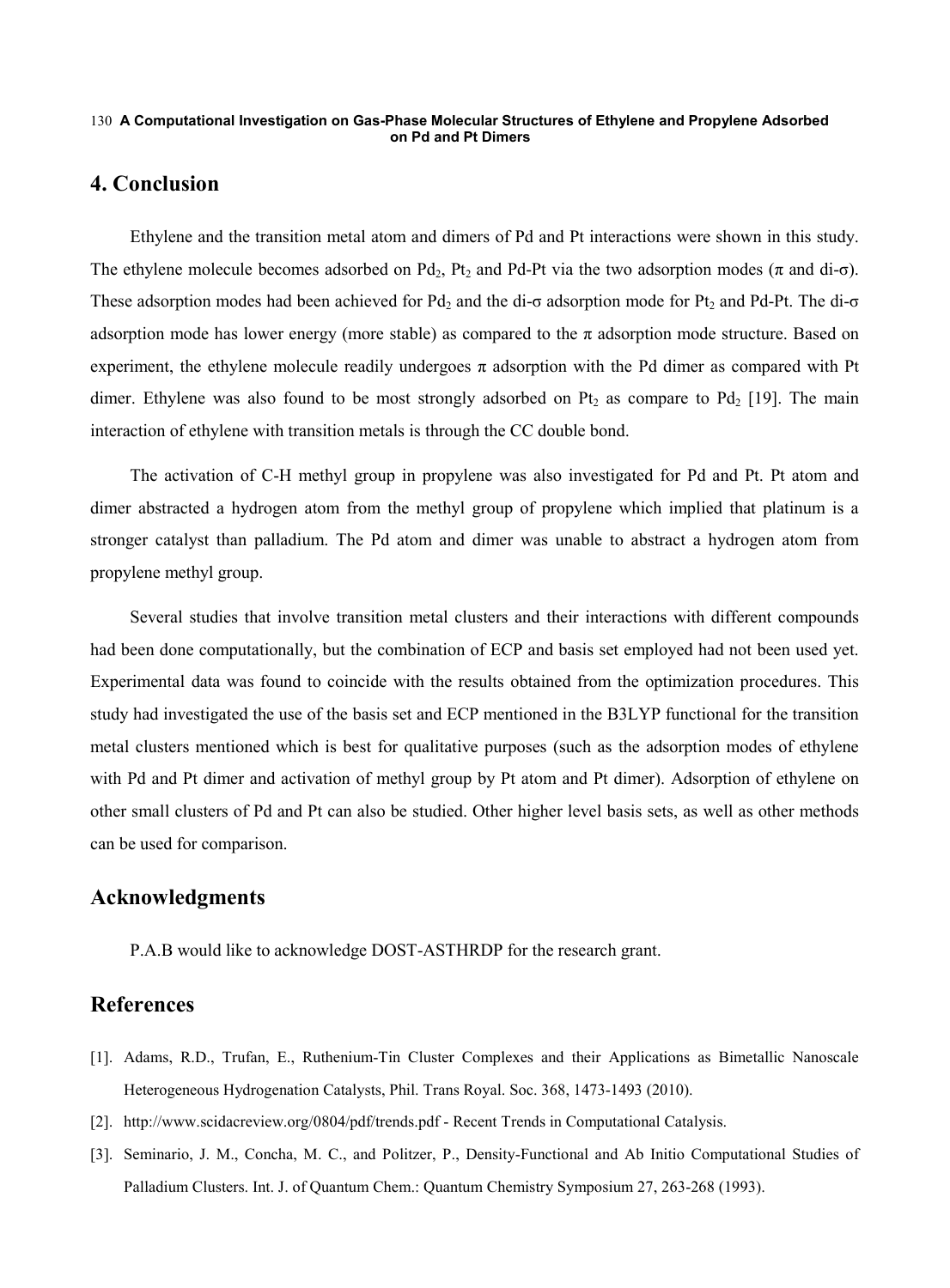#### **A Computational Investigation on Gas-Phase Molecular Structures of Ethylene and Propylene Adsorbed**  131 **on Pd and Pt Dimers**

- [4]. Hua Wang and Emily A. Carter, Metal-Metal Bonding in Transition-Metal Clusters with Open d Shells: Pt3. J. Phys. Chem. 3, 96 (1992).
- [5]. Cui,Q. Musaev, D. G. and Morokuma, K., Molecular orbital study of H2 and CH4 activation on small metal clusters. I. Pt, Pd, Pt2, and Pd2. J. Chem. Phys. 108, 8418-8428 (1998).
- [6]. Q. Cui, D.G. Musaev, K. Morokuma. "Molecular Orbital Study of H2 and CH4 Activation on Small Metal Clusters. II. Pd3 and Pt3," J. Phys. Chem. 102, 6373 (1998).
- [7]. Rousset, J. L., Cadrot, A. M., Cadete, F. J., Santos Aires, and A. Renouprez, P. Me´ linon and A. Perez, M. Pellarin, J. L. Vialle, and M. Broyer, Study of bimetallic Pd–Pt clusters in both free and supported phases, J. Chem. Phys. 102, 8574-8585 (1998).
- [8]. Harding, D.J., Kepal C.,Rayner, D. M., and Fielicke, A., The structures of small cationic gas-phase platinum clusters., J. Chem. Phys. 136 (21), 55-58 (2012).
- [9]. S. M. Lang, A. Frank, I. Fleischer, T.M. Bernhardt, Is gold actor or spectator in the reaction of small AunPdm+ clusters with O2? , Eur. Phys. J. D. 67, 19 (2013).
- [10]. Lewars, E., Computational Chemistry: Introduction to the Theory and Applications of Molecular and Quantum Mechanics. Kluwer, 2004.
- [11]. S. M. Lang, A. Frank, T.M. Bernhardt, Activation and Catalytic Dehydrogenation of Methane on Small Pdx+ and PdxO+ Clusters, J. Phys. Chem. C 117, 9791 (2013).
- [12]. S. M. Lang, I. Fleishcher, Frank, T.M. Bernhardt, Pd6O4+: An oxidation resistant yet highly catalytically active nano-oxide clusters, J. Am. Chem. Soc. 134, 20654 (2012).
- [13]. W. G. Solomons, C. B. Fryhle. Organic Chemistry, 8thed. John Wiley and Sons, 2004.
- [14]. http://www.astrobio.net/pressrelease/3612/metals-needed-for-lifes-origin-transition metals
- [15]. http://www.platinum.matthey.com/applications/industrial-applications/petroleum
- [16]. http://goldbook.iupac.org/Dewar-Chatt-Duncanson Mechanism
- [17]. L. E. Roy, P. J. Hay and R. L. Martin, "Revised Basis Sets for the LANL Effective Core Potentials," Journal of Chemical Theory and Computations 4, 1029-1031 (2008).
- [18]. Fahmi and R. A. van Santen, Density Functional Study of Ethylene Adsorption on Palladium Clusters, J. Phys. Chem. 100, 5676-5680 (1996).
- [19]. Bernardo, C.G.P.M. and Gomes, J.A.N.F., Journal of Molecular Structure (Theochem) 542, 263-271 (2001).
- [20]. http://www.chemguide.co.uk/physical/catalysis/introduction.html -Types of Catalysis.
- [21]. P.W. Atkins. Physical Chemistry 6th edition. Oxford University Press, 1998.
- [22]. Landau, R.H., Quantum Mechanics II, A Second Course in Quantum Theory, 2nd edition, John, Wiley and Sons, 1996.